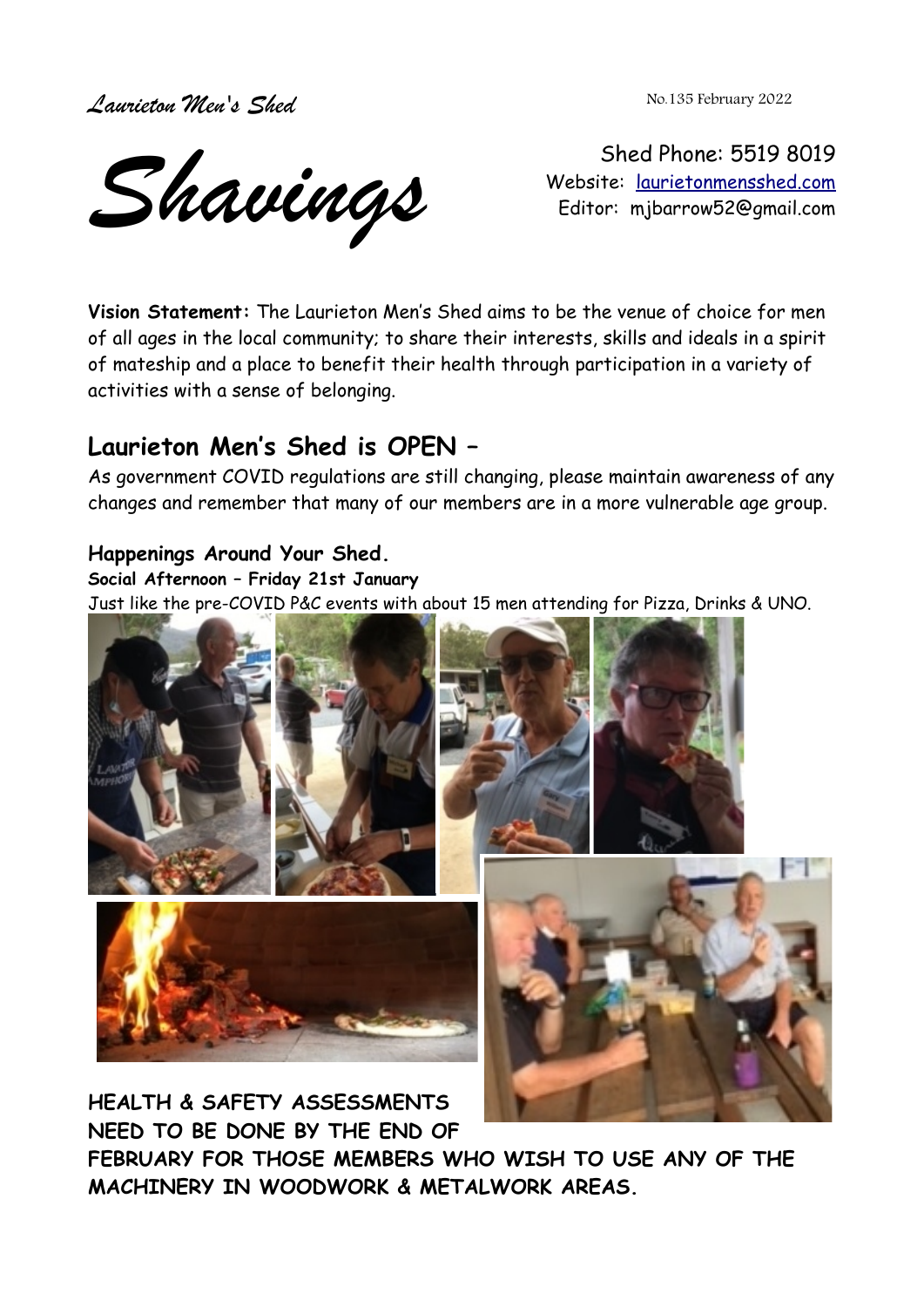# **Coming Events All events listed below are subject to COVID regulations.**

#### **Choir Rehearsals**

9:00am Tuesday mornings. New members needed. Contact Graham King if you're interested.

#### **Computer Group.**

Meets on Thursdays (9am-12noon). Topics are variable. Having trouble with your PC, tablet, or mobile phone, come along and discuss your issue.

#### **Raffles.**

Outside outside Coles Laurieton have resumed.

#### **February General Meeting**

Tuesday 15th February 10:30am at the Shed, 164 Diamond Head Rd. Dunbogan. COVID RULES must be observed.

#### **LMS Monthly Social Afternoon (formerly P&C).**

Probably Friday 18th January. Watch for announcements closer to this date.

#### **Riverwalk Market Sunday 20th December**.

Hopefully COVID compliance and weather will allow this market to go ahead.

# **Garage Sale 26th – 27th March.**

If you have saleable items for donation, this is your opportunity to get them out of your home, and help raise some funds for the shed.

Workers will be needed to help with preparation a few days before the sale, as well as on the two sale days. Promotional flyers also need to be distributed across the Camden Haven and surrounding areas during the weeks before the sale. Any goods or time you can provide will help to make this event successful.

### **Ironman**

The Port Macquarie Ironman is on Sunday May 1st 2022. The event was not held in 2020 or in 2021 but the organisers and I are very confident of the event proceeding this year. The action in our area is about hundreds of bikes that are ridden from Port Macquarie down from the top of Bonny Hills and out to the ends of Dunbogan and back to Port. The roads are closed except for occasional vital vehicles. Along the way are about 60 intersections and the Laurieton Men's Shed has the contract to put a person at each of these positions for which they pay us over \$100 for each position. John Denyer organises this as he has done in past years. SO what he is looking for is men to volunteer to work as Traffic Marshalls mostly, and a few others to help on deliveries and packing, and some computer work. Usually he gets about 55 volunteers working for 4 or 8 hours per day. The balance comes from other local organisations.

If you're available to help, please contact John, and let him know what you can do, and when.